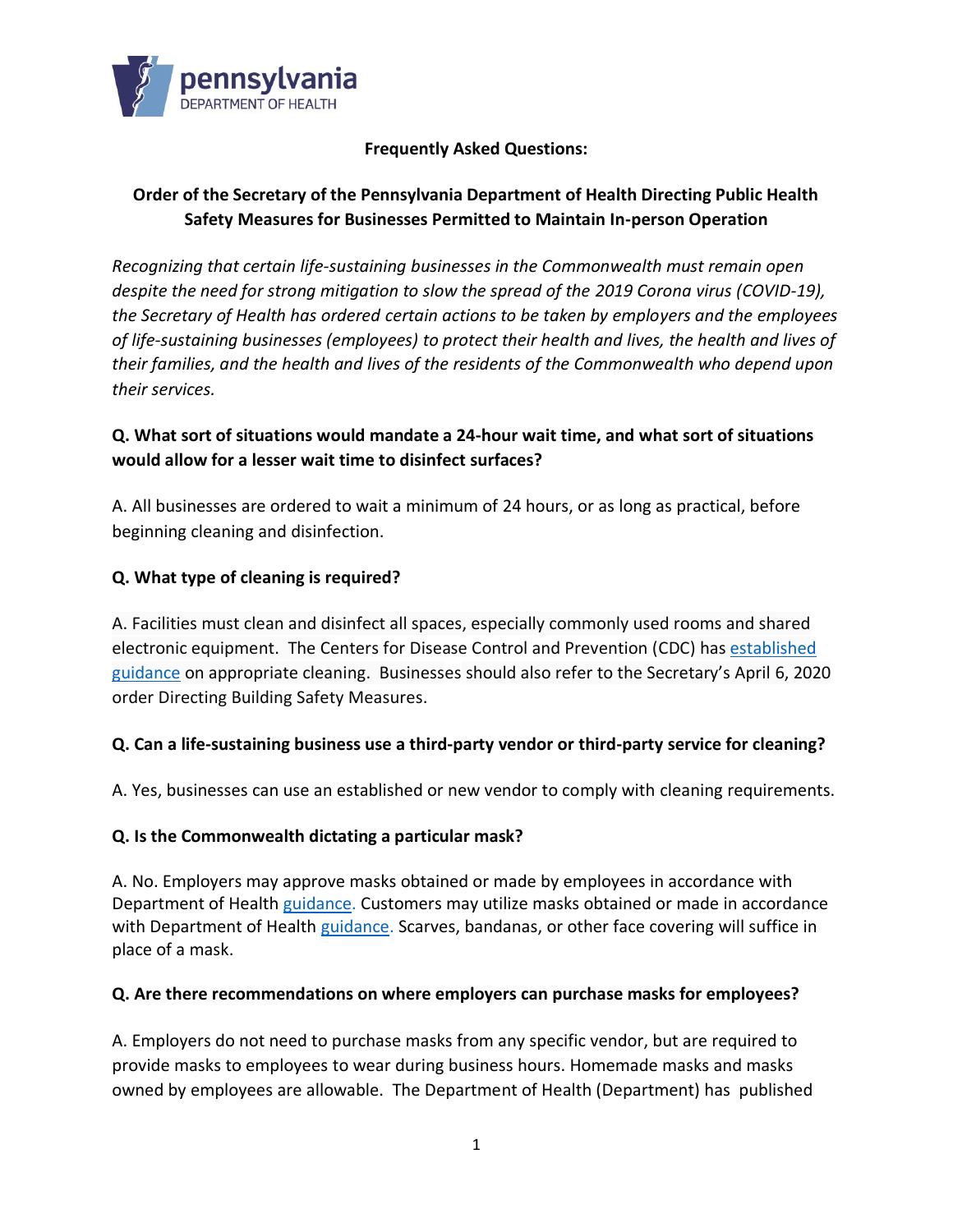

[guidance](https://www.health.pa.gov/topics/disease/coronavirus/Pages/Stop-the-Spread.aspx) on how to make cloth masks. Additionally, the Department of Community and Economic Development has created a 'Business-2-[Business' Directo](https://dced.pa.gov/pennsylvania-covid-19-ppe-supplies-business-2-business-b2b-interchange-directory/)ry, which identifies potential vendors of masks and other Personal Protective Equipment (PPE).

#### **Q. Would a disposable face shield suffice in lieu of a mask?**

A. A disposable face shield would suffice in lieu of a mask. Employers may approve masks obtained or made by employees in accordance with guidance on homemade masks found on the Department's and the CDC's websites.

# **Q. Does this order apply to essential workers who are outdoors, and heavy physical activity is part of their job description, such as employee of solid waste companies and landscaping?**

A. Yes. However, an employee does not need to wear a mask if it impedes their vision, if they have a medical condition, or would create an unsafe condition in which to operate equipment or execute a task.

## **Q. Do banks and financial institutions need to comply with the masking requirement if there are associated security concerns with face coverings?**

A. Yes. Bank employees should wear masks at all times. Customers can be asked to remove their masks to reveal their face and then recover their face after the bank employee has identified the customer. This should take place within a minimum distance of six feet.

## **Q. Is it acceptable for workers to remove facial coverings for operations where it would be unsafe to keep in place or to be in compliance with safety requirements?**

A. Yes. An employee does not need to wear a mask if it impedes their vision, if they have a medical condition, or would create an unsafe condition in which to operate equipment or execute a task.

#### **Q. If the customer refuses to wear a mask will they be turned away or will the customer be refused service?**

A. Yes, with the exception for businesses that provide medication, medical supplies, or food, which must offer another means for the customer to purchase goods if they the customer is unable to wear a mask. Those means could include home delivery or contactless curbside pickup. However, individuals who cannot wear a mask due to a medical condition (including children under the age of 2 years per CDC guidance) may enter the premises and are not required to provide documentation of such medical condition. If that occurs, and if the business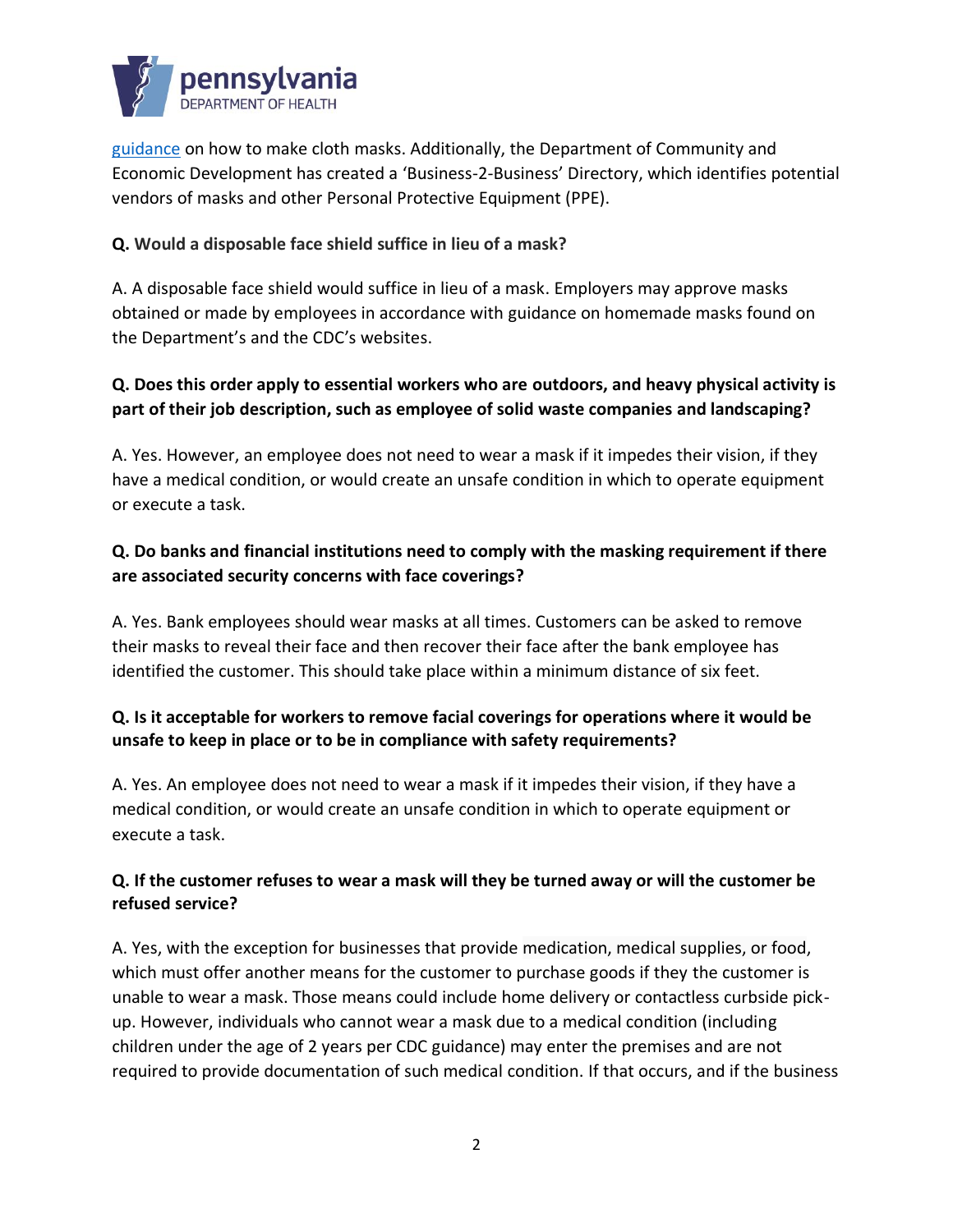

is not able to provide a mask, the business should consider providing information on mask making , distributing "how to" flyers, or sharing locations to purchase masks.

# **Q. What if someone does not come in with a mask and the business cannot offer an alternative means of serving the customer?**

A. Businesses should consider providing masks to their customers or offering resources to customers information on how to make masks. Consider sharing mask making on social media, distributing" how to" flyers, or sharing locations to purchase masks. Customers can also be reminded to wear a scarf or bandana as a mask. However, individuals who cannot wear a mask due to a medical condition (including children under the age of 2 years per CDC guidance) may enter the premises and are not required to provide documentation of such medical condition.

#### **Q. How do businesses avoid confrontation with customers who do not wear a mask?**

A. Businesses should consider how they would deal with a customer who came into their business without a shirt or shoes. Businesses should consider giving customers resources on how to make their own mask, provide a mask, or ask the customer to wear a scarf or bandana in addition to reminding them of the Secretary's Order.

# **Q. As a manager, how do I handle an employee that refuses to wear a mask? Does this order mean I can refuse them entry?**

A. All employees of life-sustaining businesses, with the exception of those with a medical condition or in the case of safety issues or while sequestered alone in a room, must wear a mask in the workplace. The Department does not dictate to employers how they should manage their workforce if employees refuse to comply with the Order.

#### **Q. Are masks required while driving for work?**

A. If the person is driving alone throughout the trip, no mask is needed in the vehicle, however, should they need to travel through a toll-booth or other drive thru they should be wearing a mask.

#### **Q. Does someone working in a personal office need a mask at all times?**

A. Employees isolated in their personal office space, when unshared with any other colleagues, do not need to wear a mask. However, when the employee leaves their individual office or has invited a colleague into their office, they must wear a mask. Additionally, one cannot wear a mask while eating or drinking. At those times, social distancing techniques should be applied.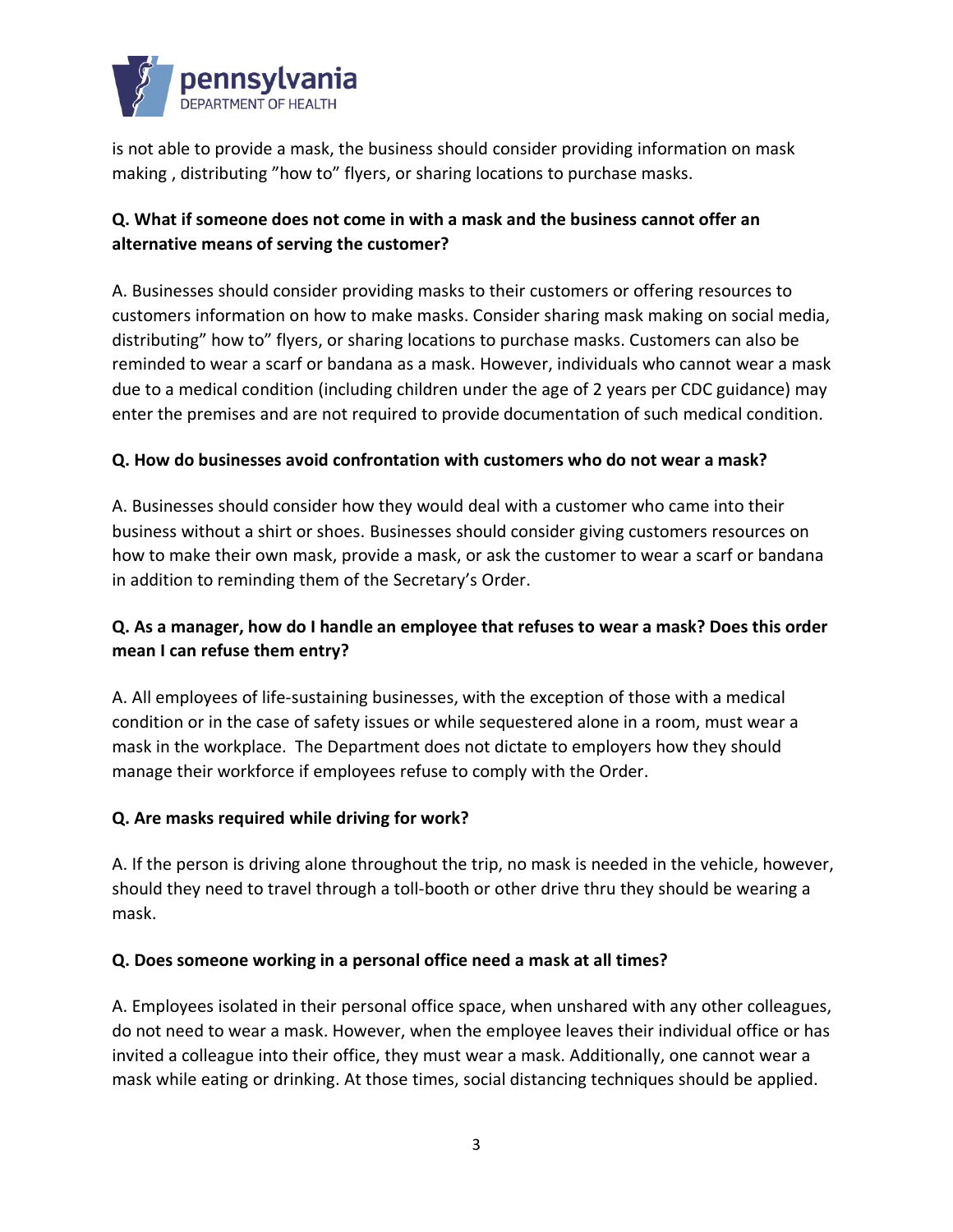

## **Q. What about orders that were placed by an employer for masks but will not arrive for some time. How should businesses comply until then?**

A. Employers may approve masks obtained or made by employees in accordance with guidance on homemade masks found on the Department's website.

# **Q. Are masks required by freight train crews, transit operators, bus drivers or others who operate a vehicle?**

A. Yes. However, an employee does not need to wear a mask if it impedes their vision, if they have a medical condition, or would create an unsafe condition in which to operate equipment or execute a task.

### **Q. The Order references CDC guidance on masking, which requires masking only when employees cannot maintain social distancing?**

A. The Governor and Secretary of Health have chosen to employ safety measures beyond the CDC. Employees must wear masks at all times except when isolated from others in a private space or when it adversely effects their health.

# **Q. If an employer discovers an employee with a confirmed case of COVID-19 has come into the business, does the order require the employer to institute a temperature check for that person to return to work following their leave period OR does it require temperature screenings of all employees following the first confirmed case?**

A. Business should implement temperature screening for all employees upon discovery that the business has been exposed to a person who is a probable or confirmed case of COVID-19, which would include a temperature screening for the employee with a confirmed case when that employee returns to work after the quarantine period.

## **Q. The order provides guidelines for a person with a probable or confirmed case of COVID19. What is considered "probable"?**

A. A person is considered to have a probable case of COVID-19 if a person has appropriate symptoms (i.e., fever, cough, shortness of breath) and exposure to a high-risk situation, or if the person has a positive antibody test and either symptoms or high-risk exposure.

## **Q. Can temperature checks be done through self-screening? (i.e., employees told to take temp at home?)**

A. No.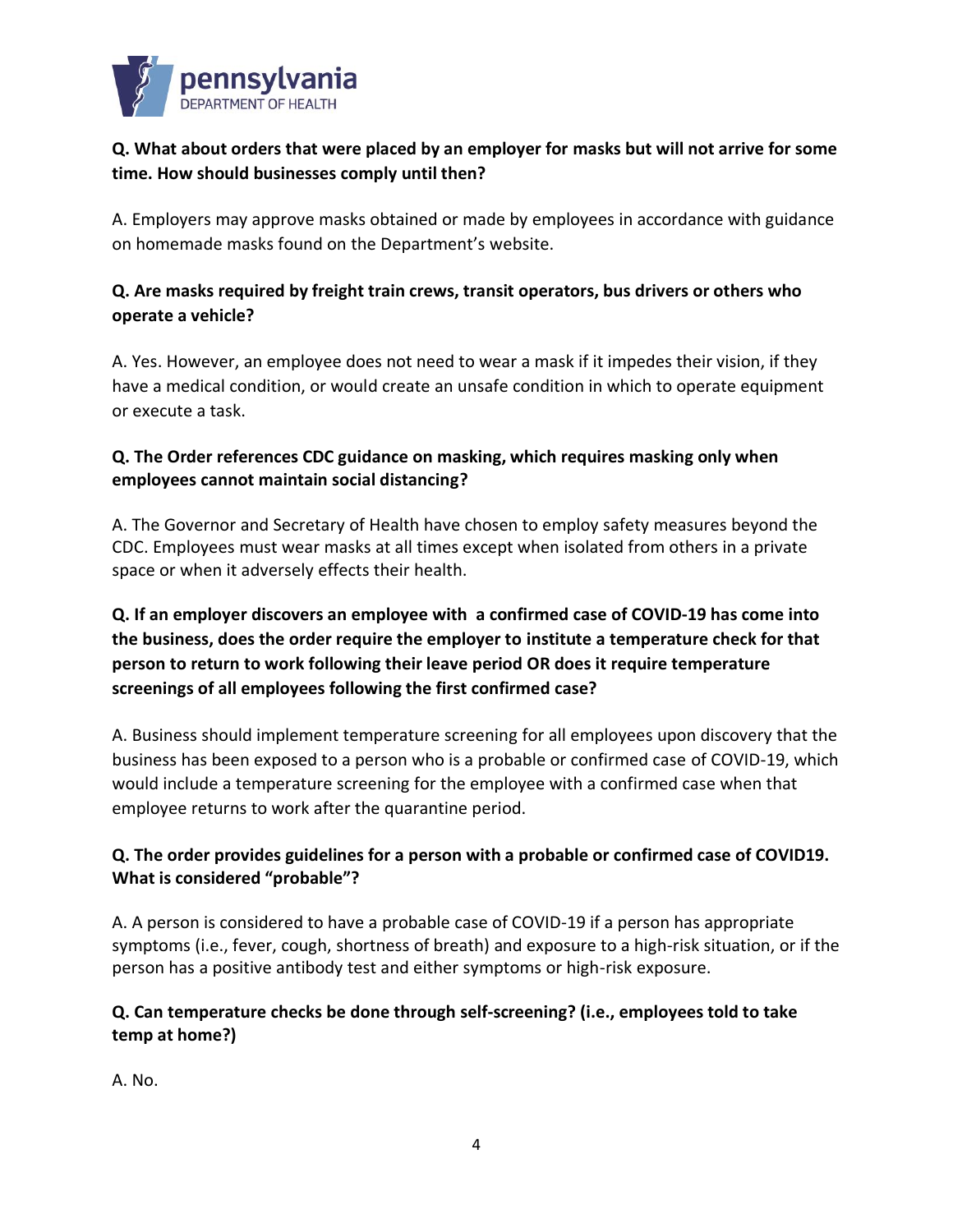

### **Q. Is it required that a medical professional administer the temperature screenings?**

A. No.

#### **Q. In the event there is a positive test, is there an end date for temperature screening? How long must temperature checks be conducted?**

A. Temperature checks should be conducted for at least 14 days after an exposure. However, the Department recommends employers, particularly those in areas in the Commonwealth with high positive case numbers, conduct temperature checks as a matter of routine.

# **Q. Following an exposure the Order says that "employees" must be screened. Does this mean that essential non-employees, such as truck drivers, contractors, delivery persons do not need to be screened?**

A. Non-employees are not subject to temperature checks.

# **Q. Is the order retroactive? If there was a positive case in the building 2 weeks ago, do we now need to do temperature screening?**

A. The Secretary's Order does not require an employer to conduct retroactive temperature screenings; however, the Department recommends such temperature screening particularly in those areas of the Commonwealth with high positive case numbers.

# **Q. If someone arrives at work in one location and is temperature screened, then drives to another work facility, does the person have to temperature screen again?**

A. The Secretary's Order does not require an employer to conduct temperature screenings in more than one location under the circumstances described; however, the Department recommends such temperature screenings be conducted, particularly in those areas of the Commonwealth with high positive case numbers.

# **Q. If someone begins their workday in another state and drives into Pennsylvania, do they have to temperature check once they get to their work destination in Pennsylvania?**

A. If the person was temperature checked at their starting workplace they do not need to be rescreened; however, it is recommended, particularly in areas with high numbers of confirmed positive cases.

**Q. Does the temperature-taking provision only apply after an employer is aware of a potential or actual exposure?**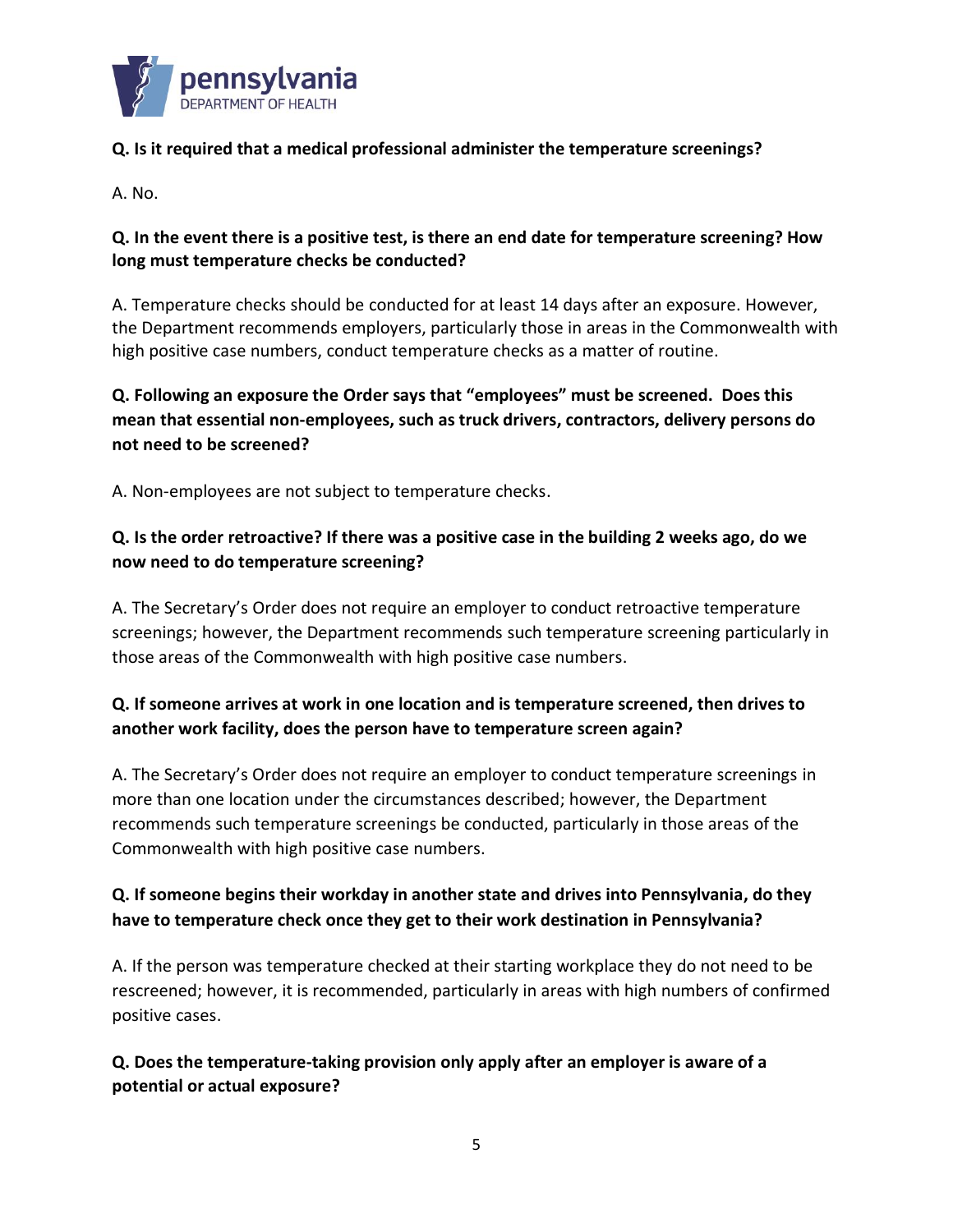

A. Yes; however, the Department recommends such temperature screening be conducted, particularly in those areas with high positive case numbers.

# **Q. Are there acceptable alternative procedures for monitoring temperatures other than onsite at the beginning of each workday?**

A. No.

## **Q. Is the temperature provision applicable to an entire facility/campus or can it be limited to specific at-risk buildings or sections of a buildings?**

A. Temperature screenings should be conducted in an entire facility/campus, and not just at specific buildings. Community spread is occurring throughout the Commonwealth, and determining whether a particular place is "at-risk," is difficult, and may lead to additional spread of infection.

## **Q. Is there any specific guidance regarding the sourcing/procurement of thermometers?**

A. No. Employers should use regular supply opportunities or visit DCE[D Business-2-Business](https://dced.pa.gov/pennsylvania-covid-19-ppe-supplies-business-2-business-b2b-interchange-directory/) portal.

**Q. Which employees need to have their temperatures checked? Is it just employees who were exposed to the probable and/or confirmed employee or do all employees who work in that building need to have their temperatures checked moving forward, even if they weren't exposed to the individual?** 

A. All employees of a life-sustaining business should have their temperature checked.

**Q. The order provides for an employee being sent home immediately if they get sick during the work day if exposed to the person who was a probable or confirmed case, and also provides for the cleaning and disinfecting of the surfaces in that employee's workspace, but why does it not mandate a 24 hour waiting period in that case?**

A. All life-sustaining businesses are ordered to wait a minimum of 24 hours, or as long as practical, before beginning cleaning and disinfection.

## **Q. If social distancing can be maintained, can there be an exemption to the mandatory mask requirement?**

A. No. Employees of life-sustaining businesses that work in group settings are at risk. Masks should be worn at all times. An employee does not need to wear a mask if it impedes their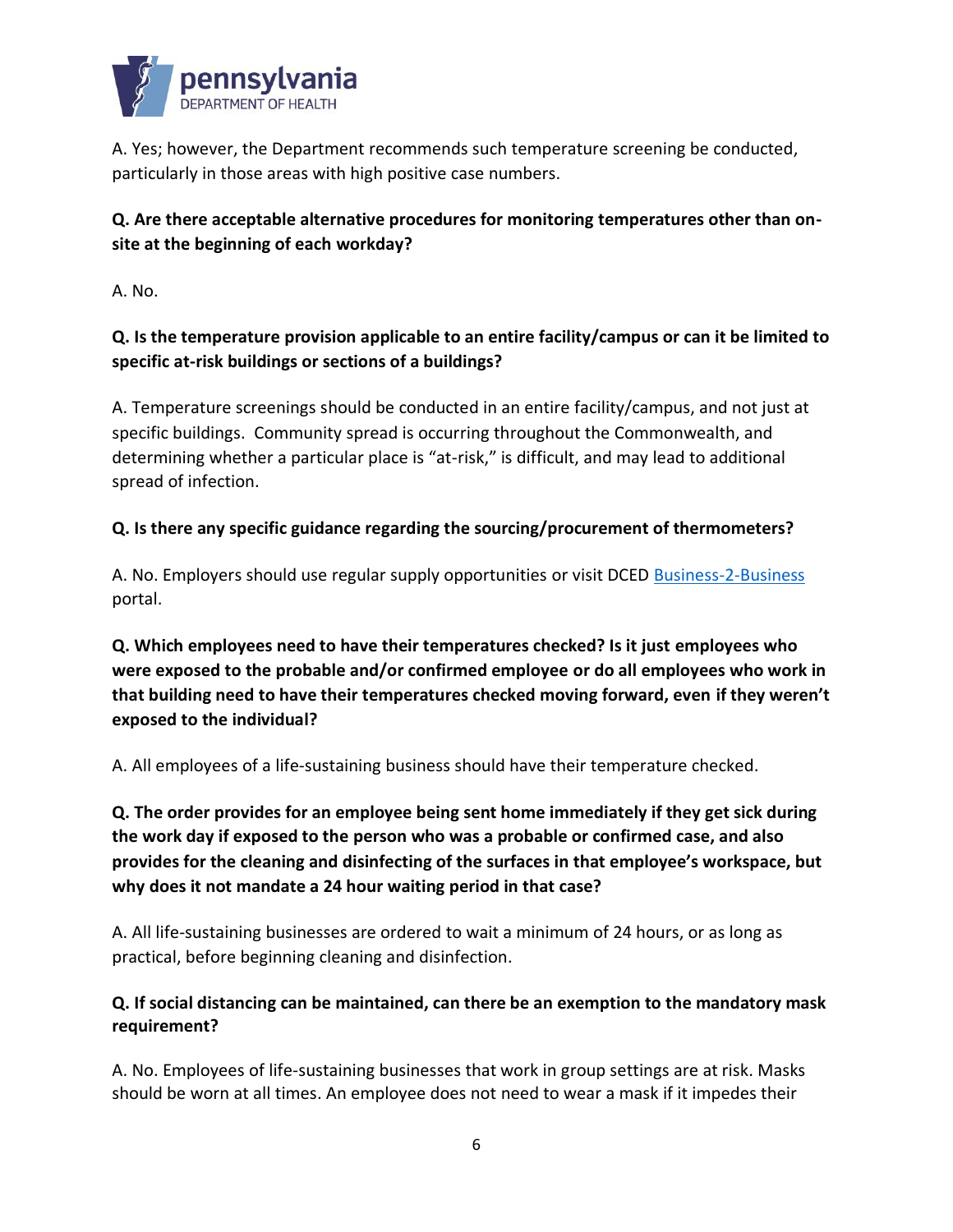

vision, if they have a medical condition, or would create an unsafe condition in which to operate equipment or execute a task.

**Q. The order notes that essential businesses must limit occupancy to no greater than 50% of their certified occupancy. Can you please clarify whether this applies to Funeral Homes? Previous guidance issued in SRN-2020-09 says Funeral Homes are strongly encouraged to limit any services to 10 or fewer people. Does the new order supersede the State Registrar Notice (SRN) and permit Funeral Homes to allow 50% of their occupancy for viewings?** 

A. Funeral Homes should follow the guidance from the SRN.

# **Q. If a company is staggering breaks, but not staggering shift start/stop times, would they then be required to implement those as well?**

A. Employers should take all possible steps to encourage social distancing, including staggering shift start/stop times, as well as staggering breaks.

#### **Q. What restrictions are applied to health care workers?**

A. The Order does not apply to health care workers. The Department has issued guidance for health care workers and health care settings through its Health Alert Network.

#### **Q. Where can employees report violations?**

A. The Department will create a webform for employees to report violations that will be available at [www.health.pa.gov.](http://www.health.pa.gov/)

#### **Q. Will there be a waiver process or exceptions?**

A. This order applies to life-sustaining businesses that remain open and already includes limited exceptions related to medical conditions and to occupational safety.

#### **Q. Is there a code enforcement hotline for employees to call?**

A. No. Complaints will only be taken online.

# **Q. Are there any considerations being given to allow compliance as long as businesses are showing they are working aggressively toward achieving compliance?**

A. The Governor and the Secretary believe strongly that these provisions will protect employees and save lives. Life-sustaining businesses should take all necessary steps to comply by 8 p.m. Sunday April 19, 2020.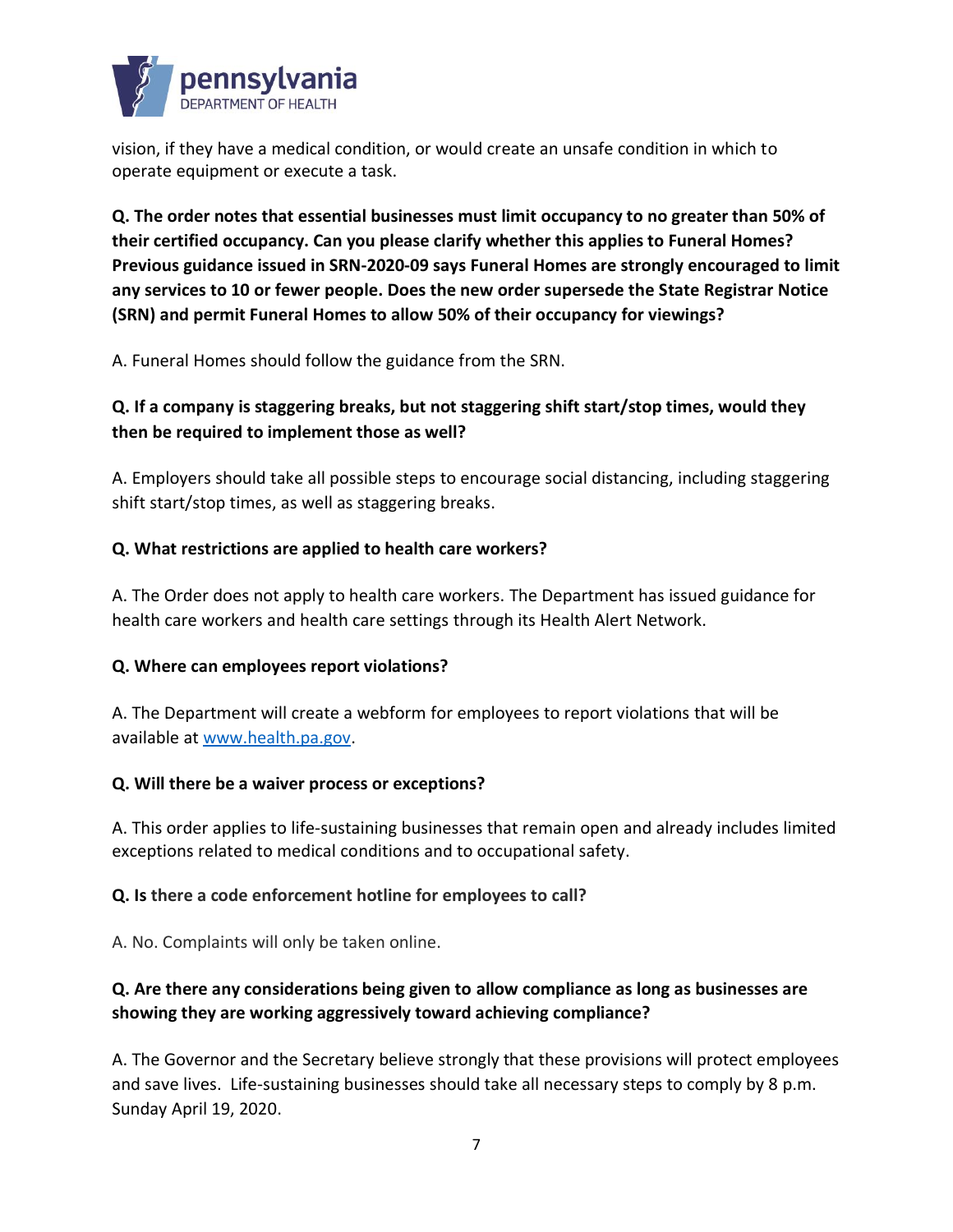

## **Q. Which body is responsible for ensuring these actions have been taken at a specific workplace?**

A. The Department does not dictate the employer's business structure. The employer is responsible for taking the necessary steps to implement the Order.

## **Q. Is there any plan to get this information into the hands of workers so they can ask their employer to take the necessary steps to protect them?**

A. The Secretary's Order and the Department's FAQs will be available to the public on the Department's website. Employers are encouraged to share this information with their employees.

#### **Q. Do these restrictions apply to local governments and courthouses?**

Local political units were not required to suspend in-person operations under the business closure orders issued by the Governor and the Secretary on March 19, 2020. However, they were advised to curtail in-person operations to the extent practicable and to follow COVID-19 mitigation guidance provided by the Department and the CDC. Similarly, local political units are not required to follow the Secretary's Employee Safety Order; however, they are advised to implement the protocols that it outlines to the extent practicable. All decisions should appropriately balance public safety while ensuring the continued delivery of critical infrastructure services and functions.

#### **Q. Do the provisions of the Order apply to state employees?**

A. No, the Commonwealth is not a business that is directly covered by the Order; however, Governor Wolf has chosen to implement the practices outlined in the Order where possible as an example for the other employers and employees in the Commonwealth.

# **Q. Does the new Order apply to a manufacturing operation that is closed to the public, and in compliance with all CDC Guidelines?**

A. Yes. The wearing of masks is intended to benefit employees as well as the public.

# **Q. Certain areas of our facility should never be unmanned even for cleaning. In that situation, if the client is in compliance with CDC Guidelines, would they be allowed to continue to man this critical equipment?**

A. Yes. An employer should consider the safety of its facility and employees when making the best decision possible.